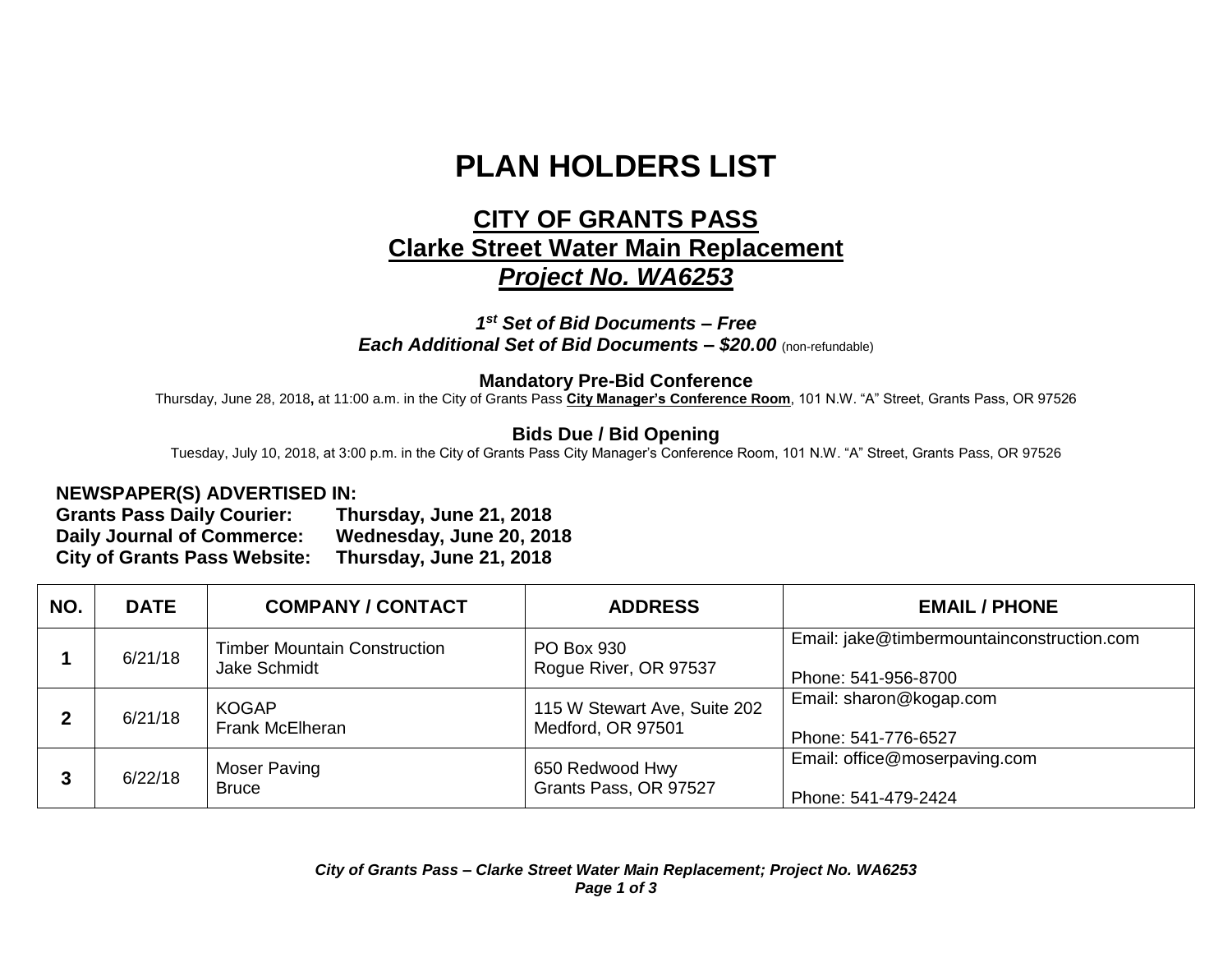| NO.            | <b>DATE</b> | <b>COMPANY / CONTACT</b>                            | <b>ADDRESS</b>                       | <b>EMAIL / PHONE</b>                                      |
|----------------|-------------|-----------------------------------------------------|--------------------------------------|-----------------------------------------------------------|
| 4              | 6/25/18     | Copeland Paving, Inc<br><b>Brett Brashears</b>      | OP Box 220<br>Murphy, OR 97543       | Email: brett@cpipaving.com<br>Phone: 541-659-2788         |
| 5              | 6/27/18     | Robco<br><b>Byron Robertson</b>                     | PO Box 1590<br>Grants Pass, OR 97528 | Email: byron@robcoinc.net<br>Phone: 541-476-2132          |
| 6              | 6/28/18     | <b>Knife River Materials</b><br><b>Philip Graff</b> | PO Box 1145<br>Medford, OR 97501     | Email: philip.graff@kniferiver.com<br>Phone: 541-732-2762 |
| $\overline{7}$ | 7/2/18      | Copeland Sand & Gravel Inc<br><b>Steve Ausland</b>  | 695 SE J St<br>Grants Pass, OR 97526 | Email: steve@copelandgravel.com<br>Phone: 541-476-4441    |
| 8              |             |                                                     |                                      | Email:<br>Phone:                                          |
| 9              |             |                                                     |                                      | Email:<br>Phone:                                          |
| 10             |             |                                                     |                                      | Email:<br>Phone:                                          |
| 11             |             |                                                     |                                      | Email:<br>Phone:                                          |
| 12             |             |                                                     |                                      | Email:<br>Phone:                                          |
| 13             |             |                                                     |                                      | Email:<br>Phone:                                          |